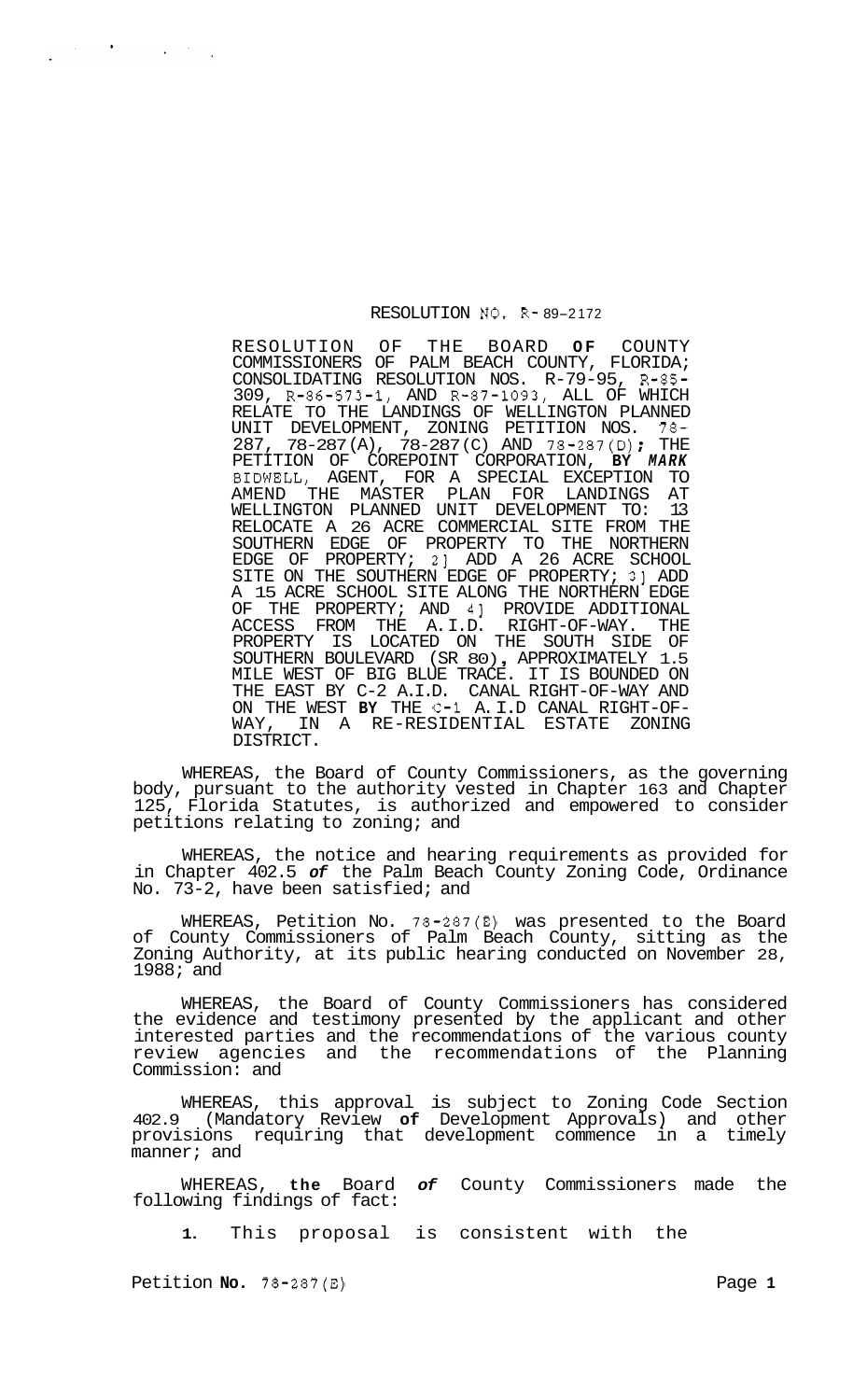## requirements of the Comprehensive Plan and local land development regulations.

NOW, THEREFORE, BE IT RESOLVED BY THE BOARD OF COUNTY COMMISSIONERS OF PALM BEACH COUNTY, FLORIDA, that Petition No. **78-287(E),** the petition of COREPOINT CORPORATION, by Mark Bidwell, Agent, on a parcel of land lying in all that part of fractional Section **31,** Township **43** South, Range **41** East, lying South **of** the West Palm Beach Canal, less that part **of** said Section **31** being more particularly described as follows: A parcel of land in Section **31,** Township **43** South, Range **41** East, lying south of the West Palm Beach Canal and more particularly described as follows: Beginning at the Southeast corner of said Section **31;** thence North *00* degrees **19' 52"** East along the East line **of** said Section **31** (for convenience all bearings shown hereon are based on an assumed meridian) to the water edge **of** the West Palm Beach Canal; thence Westerly along the waters edge of the West Palm Beach Canal to the Northerly extension of the West line of Section **5,** Township **44** South, Range **41** East; thence South *00* degrees **51' 45"** West along the said Northerly extension **to** the Northwest corner **of** said Section **5** and a point on the South line of Section **31;** thence South **89** degrees **59l 10"** East along the South line **of** Section **31,** a distance **of 310.66** feet to the Southeast corner of said Section **31** and the Point **of** Beginning. Together with all **of** fractional Sections **6,** *7,* and **18,** all in Township **44** South, Range **41** East, was approved as advertised, subject to the following conditions:

PART I: CONSOLIDATION OF PRIOR RESOLUTIONS

- **1.** This Resolution consolidates the various conditions which are found in the following Resolutions, into one development order. Although all previous Resolutions shall remain in force and effect as to approval dates and times certain, this document shall control as to specific conditions **of**  approval.
	- A. RESOLUTION NO. **R-79-95**, entitled "RESOLUTION APPROVING ZONING PETITION No. **78-287,** (January **23, 1S79) It,** which was the petition of BREAKWATER HOUSING CORPORATION and GOLD FLORIDA, INC., by Guerry Stribling, President, for the REZONING, FROM AG-AGRICULTURAL DISTRICT TO RE- RESIDENTIAL ESTATE DISTRICT AND THE FURTHER SPECIAL EXCEPTION TO ALLOW A PLANNED UNIT DEVELOPMENT, INCLUDING PRIVATE LANDING STRIPS AND GLIDEPORT;
	- B. RESOLUTION NO. **85- 309,** entitled tlRESOLUTION APPROVING (February **19, 1985)11,** which was the petition **of** GOLD FLORIDA, INC., BY Jess Gift, Agent, for a SPECIAL EXCEPTION TO AMEND THE MASTER PLAN FOR THE LANDINGS AT WELLINGTON Planned Unit Development PREVIOUSLY APPROVED UNDER ZONING PETITION **NO. 78- 287,** TO CHANGE HOUSING TYPE FROM SINGLE FAMILY TO SINGLE FAMILY AND MULTIPLE FAMILY WITH THE ADDITION OF RECREATION FACILITIES: ZONING PETITION NO. **78-287** (A) SPECIAL EXCEPTION,
	- C. RESOLUTION NO. 86-573-1, entitled "RESOLUTION APPROVING ZONING PETITION NO. **78-287(C),** SPECIAL EXCEPTION,

 $\sim 10^{-10}$ 

 $\sim 10^7$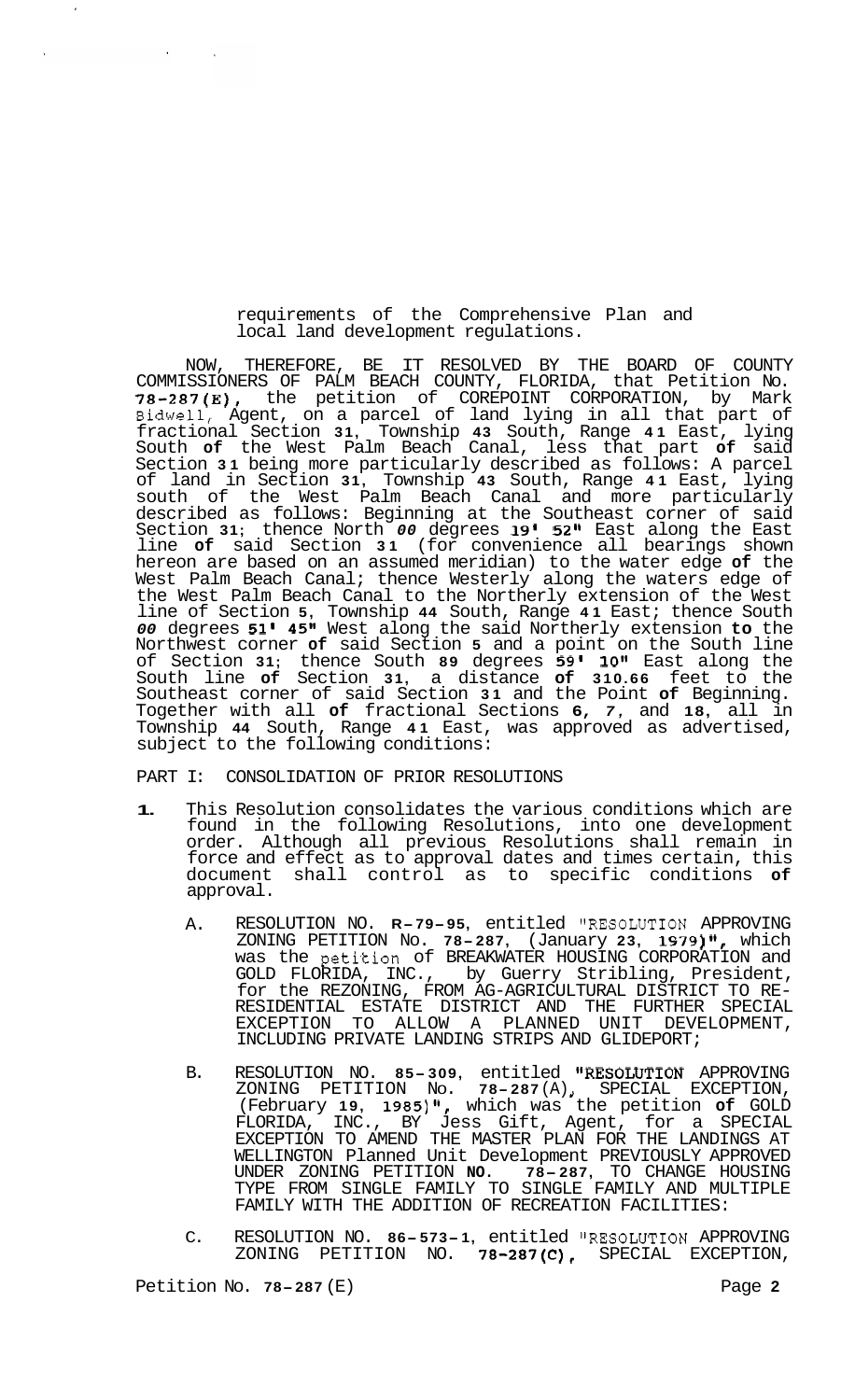(January **30,** 1988) **'I,** which was the petition **of**  COREPOINT CORPORATION By **F.** Martin Perry, Attorney, for a SPECIAL EXCEPTION TO AMEND THE MASTER PLAN FOR THE LANDINGS **OF** WELLINGTON PLANNED UNIT DEVELOPMENT, PREVIOUSLY APPROVED UNDER ZONING PETITION **NO.** 78- 287 (A) , TO INCLUDE A DAY CARE CENTER, ELEMENTARY SCHOOL, AND RELOCATE THE WATER TANK SITE TO POD *5;* and,

- D. RESOLUTION NO. 87-1093, entitled **"RESOLUTION** APPROVING<br>ZONING PETITION 78-287(D), Modification of Commission Requirements, (February **26,** 1987) **'I,** which was the petition **of** ONCE AROUND THE SANDBOX, INC., by **F.** Martin Perry, Esquire, for a MODIFICATION **OF** COMMISSION REQUIREMENTS TO AMEND THE FOLLOWING CONDITION PLACED ON ZONING PETITION NO. 78-287(C).
- PART II: CONDITIONS DERIVED FROM PETITION 78-287(E)
- 2. The developer shall provide discharge control and treatment for the stormwater runoff in accordance with all applicable agency requirements in effect at the time of the permit application. However, at a minimum, this development shall retain onsite:
	- A. For the commercial portion of this project, the stormwater runoff generated by a three **(3)** year-one **(1)**  hour storm with **a** total rainfall of **3** inches as required by the Permit Section, Land Development Division.
	- B. For the residential portion of this project, the first one inch **of** storm water runoff as required by the Land Development Division.

In the event that the subject site abuts a Department **of** Transportation maintained roadway, concurrent approval from the Florida Department of Transportation will also be required. The drainage system shall be maintained in an acceptable condition as approved by the County Engineer. In the event that the drainage system is not adequately maintained as determined by the County Engineer, this matter will be referred to the Code Enforcement Board for enforcement.

- 3. The alignment and right-of-way **of** the proposed Lake Worth Road as it traverses the development shall be provided by the developer in accordance with the requirements of the County Engineer within one year of the projects' approval. Further, proposed Lake Worth Road shall be renamed Greenview Shores Boulevard/Aero Club Drive.
- **4.** Petitioner shall construct dual left turn lanes, south approach, at the intersection of Forest Hill Boulevard and South Shore Boulevard. It is intended that any reconstruction of the intersection necessary to accommodate these dual left turn lanes shall be accomplished by the petitioner in accordance with the requirements **of** the County The cost of any signal modifications necessitated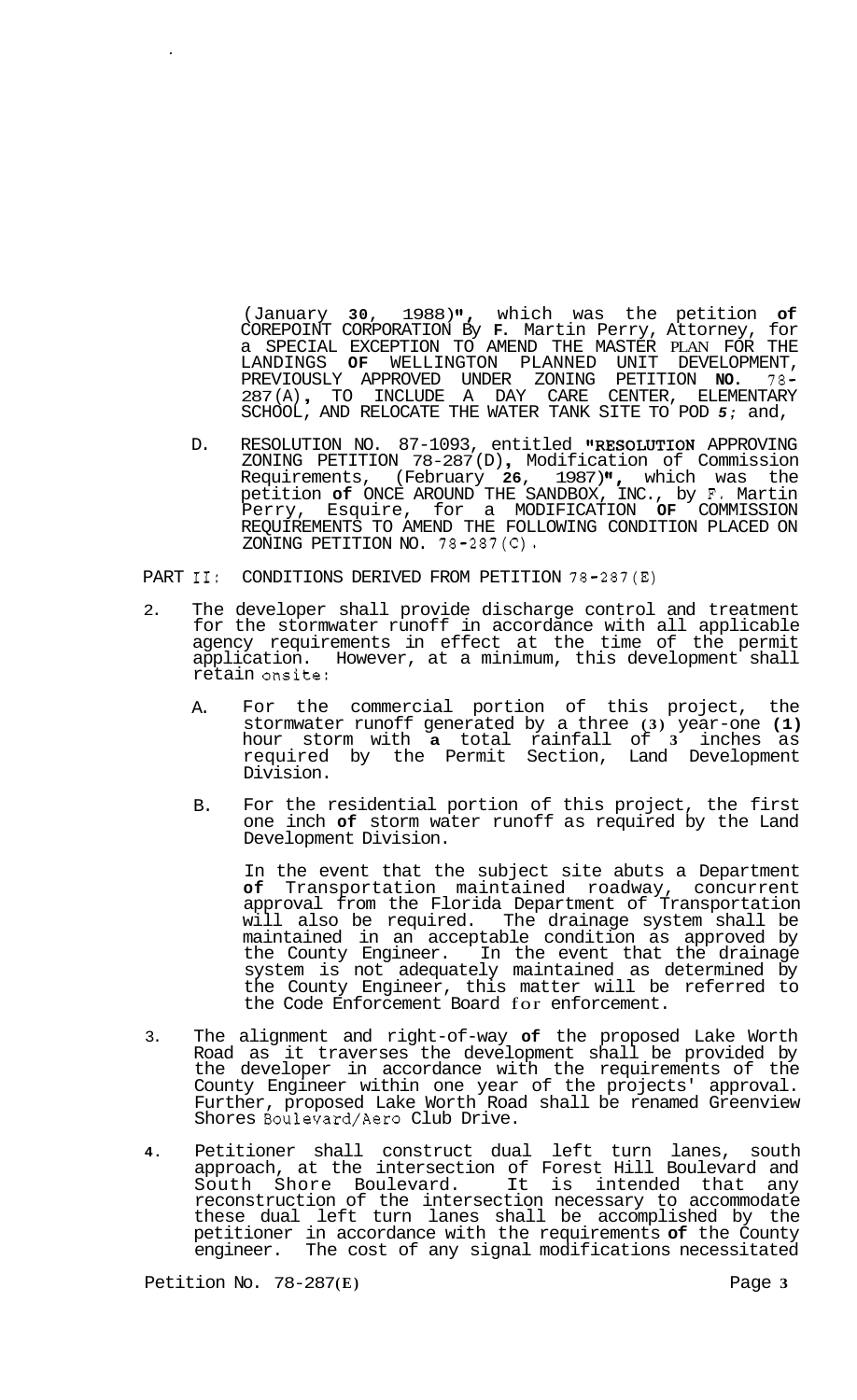by this construction shall be borne by the petitioner. Plans shall be completed within one year **of** this project's approval. All modifications at this intersection shall be accomplished within three years **of** the approval of this project. The County Engineer at his option may delay this construction depending on the traffic circumstances at the intersection.

- **5.**  Petitioner shall construct left turn lane, north approach, at the intersection of Greenview Shores Boulevard and South Shore Boulevard. Plans shall be completed within one year **of** this project **Is** approval. This construction shall be completed within two years of this project's approval.
- *6.*  Petitioner shall construct left turn lane, south approach, at the intersection of Greenview Shores Boulevard and<br>Greenbriar Boulevard. Plans shall be completed within one Plans shall be completed within one year of this project's approval. This construction shall be completed within two years **of** this project's approval, whichever shall first occur.
- *7.*  Petitioner shall construct left turn lane, west approach, at the intersection of Greenbriar Boulevard and Wellington Trace. Plans for this construction shall be completed within six *(6)* months of the project's approval and construction shall be completed within one year of this project *s* approval.
- *8.*  Petitioner shall, for the residential portion **of** this project, pay the Fair Share Impact Fee in the amount and manner required by the "Fair Share Contributions **for** Road Improvements Ordinance" as it presently exists, or from time to time may be amended. It is understood that no credit against the residential impact fees will be granted for any off-site road construction required by the conditions contained herein.
- **9.**  The developer shall provide a minimum of *80* feet of road right-of-way through the project from Aero Club Drive to Southern Boulevard and from Aero Club Drive east to the C-2 AID Canal for the roadway serving the proposed **15** acre school and **30** acre commercial site. This right-of-way shall be dedicated to Palm Beach County within six months of the approval of this project. This right-of-way shall be on an alignment approved by the County Engineer and shall align with the existing shell **Rock** Road to the north for the proposed north - south collector roadway.
- **10.**  The conditions listed below are deemed related to the commercial property located at S.R. *80* and the new collector road:
	- A. Developer shall construct a collector road on the above right-of-way from Aero Club Drive *to* Southern Boulevard prior to this issuance of a building permit within the -<br>commercial portion **of** the project, and in no event later<br>than three years after this project's approval. Plans than three years after this project's approval. shall be completed within one year of this project's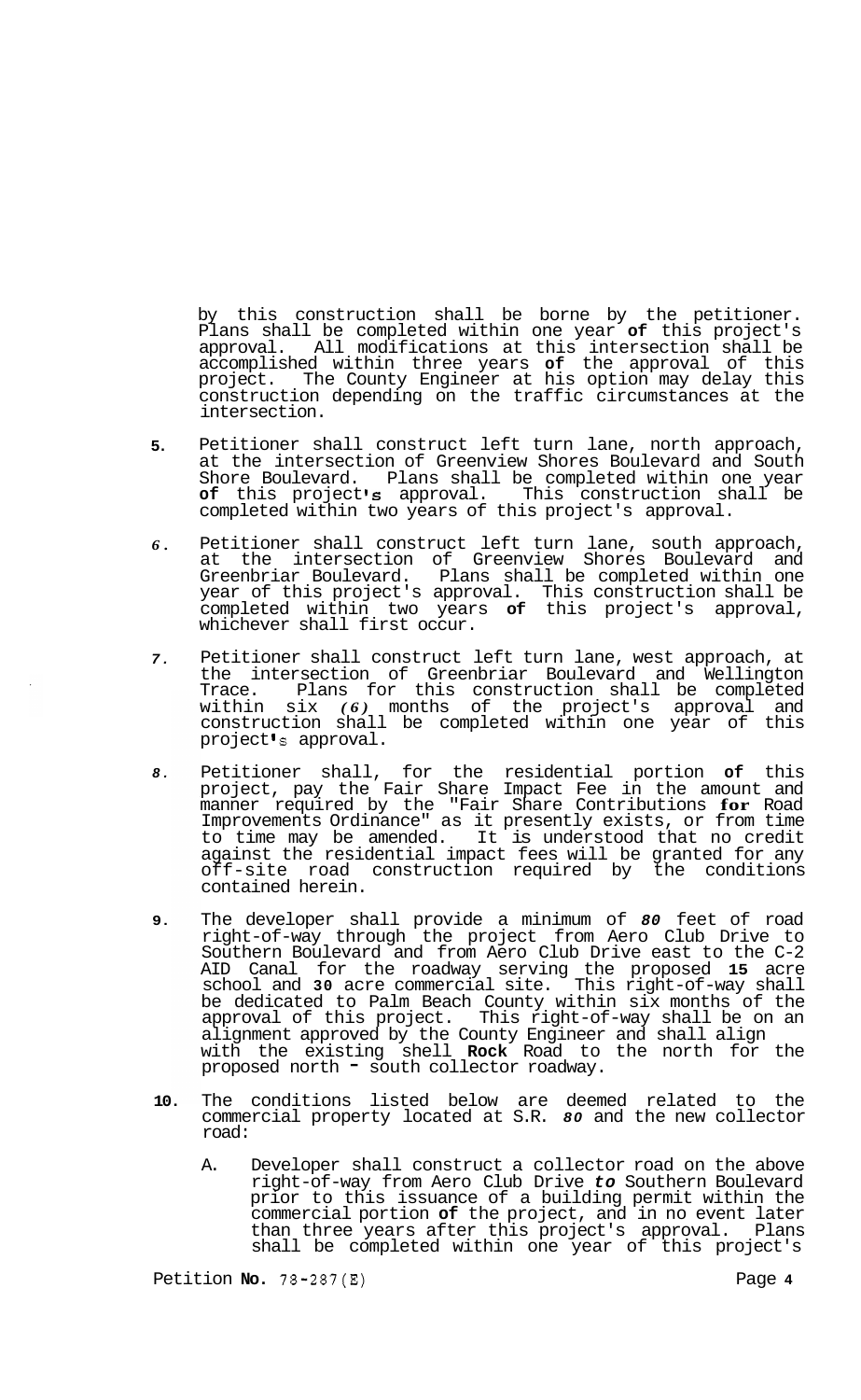approval. All construction shall be in accordance with the requirements of the County Engineer (Thoroughfare Plan Typical Section) and shall include, but not be limited to:

- A five lane section from 200 feet south of the 1. Florida Power & Light Co. easement to Southern Boulevard, including a new five lane bridge over the C-51 Canal.
- 2. A two lane section from **200** feet south of the Florida Power & Light Co. easement referenced above, to Greenview shores Boulevard, plus appropriate transitions from the five lane to two lane section.
- **3.** Dual left turn lanes, east approach left turn lane west approach, on Southern Boulevard.
- **4.** A right turn lane, west approach, on Southern Boulevard to serve the proposed collector road.
- **5.** A left turn lane, west approach, on Aero Club Drive to serve the proposed collector road and a left turn lane on Aero Club to serve existing school drive west **of** Osley Road.
- *6.* A right turn lane, north approach on the proposed collector road at Aero Club Drive.
- *7.* Signalization, when warranted, as determined by the County Engineer, shall be installed at the developer's expense at the intersection of:
	- a. Southern Boulevard and the proposed collector road.
	- b. The east-west roadway giving access to the commercial parcel and school sites and proposed collector road.
	- c. The east-west roadway and any commercial parcel entrance.
	- d. The collector road and Aero Club Drive.
- *8.* An *8* foot wide pathway shall be provided on the eastern edge of the north south collector road, in lieu *of* sidewalks from Southern Boulevard to Aero Club Drive and from the east - west collector road to Oaxlev Farms Road including a pedestrian walkway bridge over the C-2 Canal.
- B. Petitioner shall construct dual left turn lanes, east approach at the intersection of **S.R.** *80* and Big Blue Trace. Plans shall be completed within **18** months and this construction shall be completed within three years of the approval of this project. It is understood that, as a part **of** this construction, the existing bridge over the C-51 Canal shall be widened or reconstructed to an appropriate *5* lane section in

 $\frac{1}{2}$  ,  $\frac{1}{2}$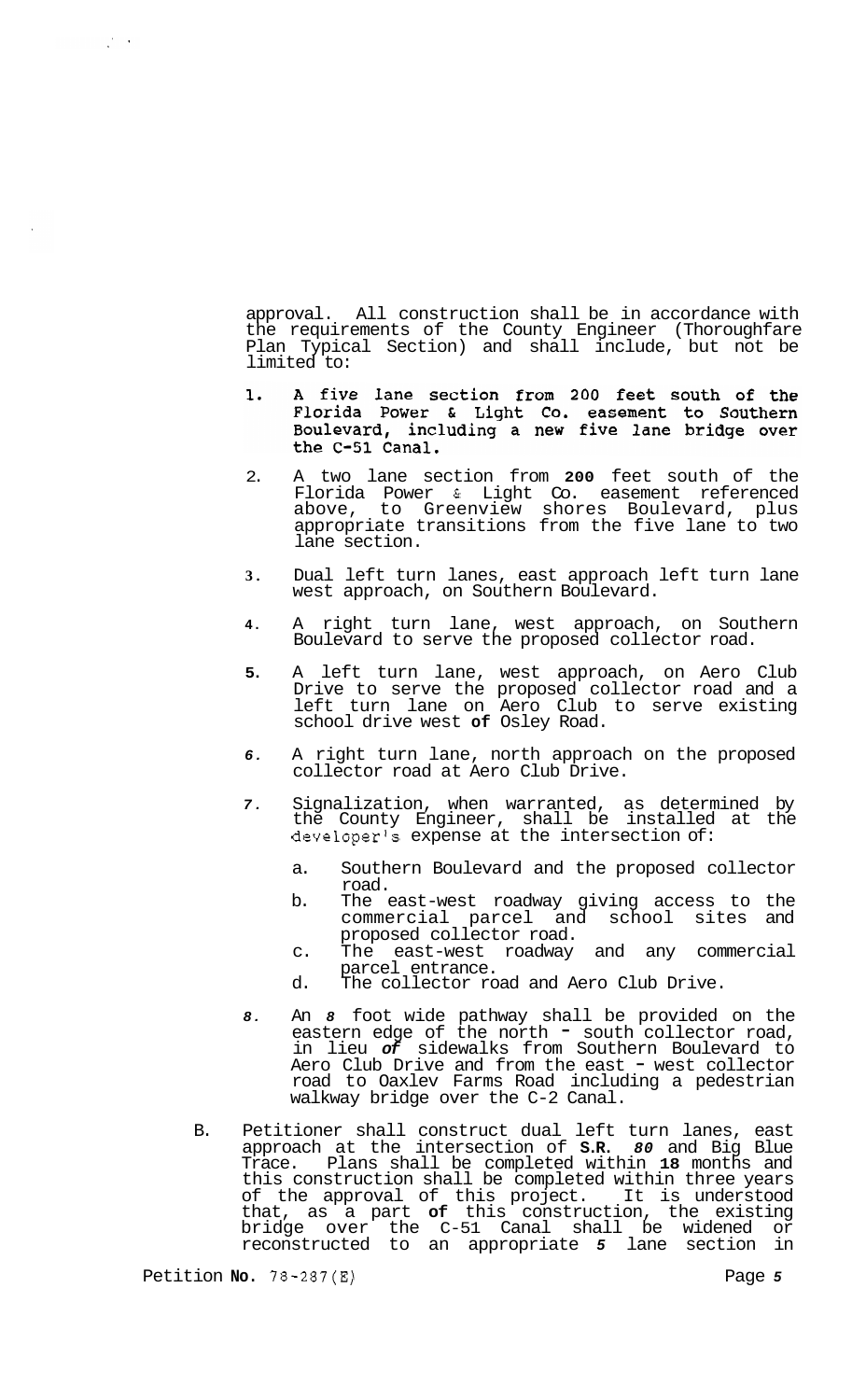accordance with the requirements of the County<br>Engineer. Appropriate transitions from the bridge to Appropriate transitions from the bridge to meet existing pavement shall be provided.

- **C.** Developer shall provide left turn lanes 'm all approaches at the intersection of the p:raposed collector road and the north east/west road in the project at time of construction of the collector road.
- D. The petitioner shall secure the construction of the requirements listed in this condition **No. 10** in the amount of six hundred thousand dollars *(\$600,000.00).*  These funds are to be assured by bond or 1ei:ter of credit prior to the recordation of a plat in the commercial parcel, or within one year of the project's approval, whichever shall first occur. It is understood that credit against this payment xrill be granted against the traffic impact fee for construction outlined in condition **10B.** It is further understood that credit shall also be granted for condition **No. 10**  for any construction in addition to a two lane roadway section and site related turn lanes.
- **E.** Other than site related turn lanes no further traffic conditions shall be imposed at site plan approval.
- **11.**  There shall be no direct access to the commercial site on **S.R. 80** or to the proposed north - south collector road. Access to the commercial site shall be from the east " west collector road only.
- **12.**  The developer shall preserve existing significant vegetation wherever possible and shall incorporate this vegetation into the project design during site clearing and construct:.on.
	- A. The native canopy and understory vegetation located in the northern one-third of the Planned Unit Deve:.opment, known as Bink's Forest, shall be preserved to the<br>greatest extent possible. The area to the extreme greatest extent possible. The area to the extreme southeast corner of the Planned Unit Developmenl:, known as the School/Park Site, shall incorporate preservation areas consisting of the individual cypress trees into the final design.
	- **B.** Prior to the petitioner receiving site plan .3pproval for the individual school sites and commercial sites, **a**  detailed vegetation inventory shall be submitteci to the Zoning Division. The inventory and accompanying site plan shall locate and verify the preservation of existing native vegetation within all perimeter landscape buffers, preservation areas, and interior landscape islands and medians. The preservation areas shall be identified on the site plan. The plan shall show how the vegetation and preservation areas are incorporated into the design layout.
	- *C.* Within the project's north commercial pod ancl school site, the petitioner shall expand the required twenty-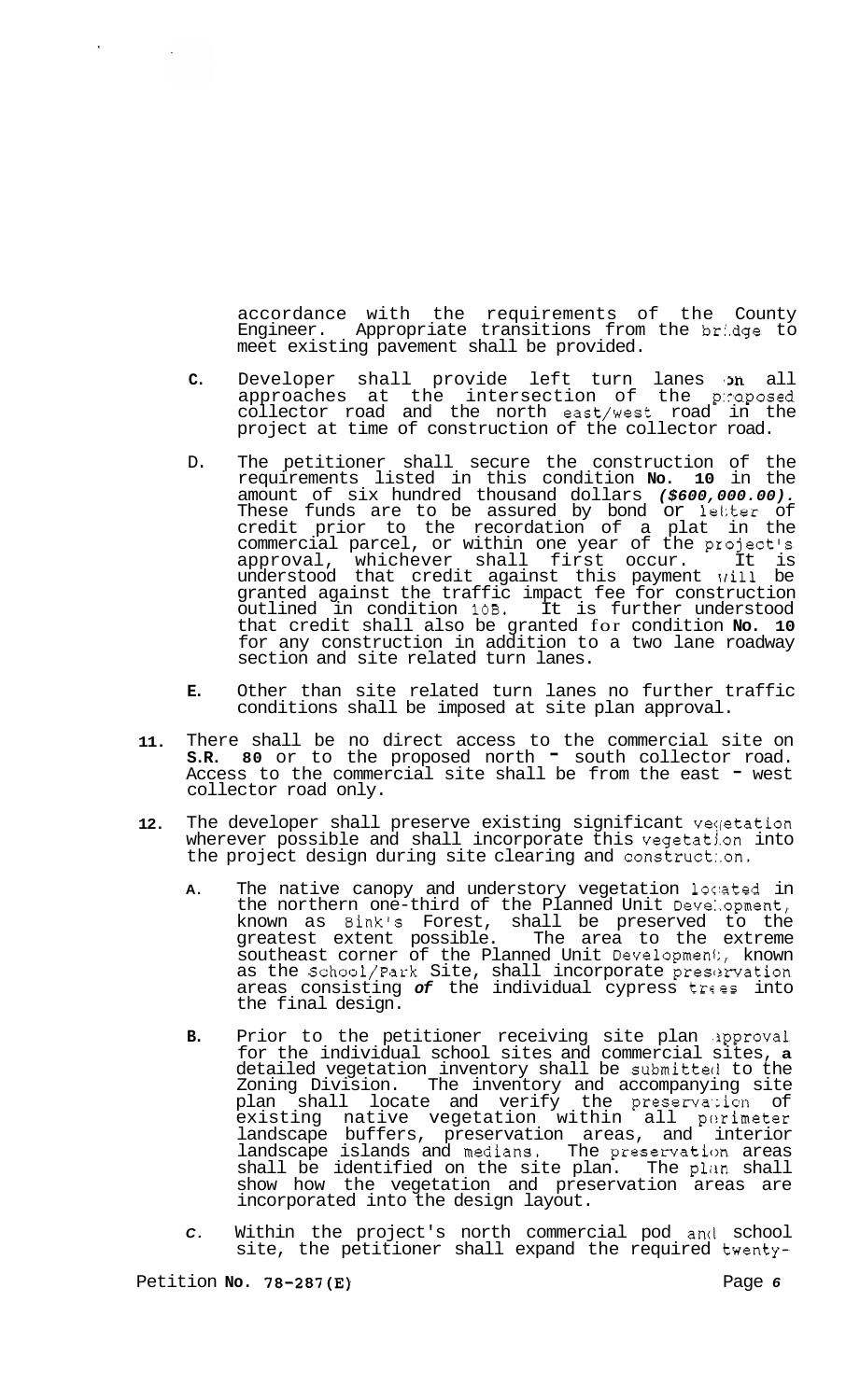five **(25)** landscape buffer to a minimum of fif1:y **(50)**  feet . The expanded buffer shall extend along the northern, eastern and western property boundaries of the commercial and school sites that abut the boundary of the Planned Unit Development. This buffer shall be exclusive **of** the **C-51** Canal rights-of-way and easements along the northern and eastern boundary. provide a solid visual barrier from Southern Boulevard the petitioners shall preserve all native vegetation within the buffers. In areas where the existing native vegetation does not provide **a** visual screzn the petitioner shall install understory hedge plantings and canopy vegetation characteristic of the native canopy tree species associated with the native vegetative community. The trees shall be planted in double rows **a**  maximum of thirty **(30)** feet on center and the understory shall be planted to provide a visual four **(4)** fcot high screen within two (2) years. All native vectation within the buffer shall be preserved. **A** solid six *(6)*  foot fence **or** wall shall be installed on the eastern boundary of the fifty **(50)** foot buffer of the school site. The fence or wall shall be properly maintz.ined.

**D.** Clearing shall be limited to the developable area,<br>retention areas, right-of-way, and building pods. retention areas, right-of-way, and buildinc pods. Areas of existing vegetation to be preserved shall receive appropriate protection from damage and disturbance in accordance with Section **500.36 of** the Zoning Code during the site development and construction phase.

Reasonable precautions shall be exercised during site development to insure that unconfined particulate; (dust particles) from this property do not become a nuisance to neighboring properties.

Reasonable measures shall be employed during site . development to insure that no pollutants from this :?roperty shall enter adjacent or nearby surface waters.

Developer will deed to the School Board of Palm Beach County a twenty **(20)** acre school site in the original Wellington planned unit development within ninety **(90)** days. 'rhe site will be located on the east side of Big Blue **Trace** and adjacent to Acme Drainage District C-12 Canal. (It is understood that this condition has been satisfied.)

Developer will identify **on** The Landings at Wellington Master Plan a thirty **(30)** acre middle school site and deed the site to the School Board of Palm Beach County within one hundred twenty **(120)** days after approval of The Landings at Wellington planned unit development. (It is understood that this condition has been satisfied.)

Developer will identify on the Landings at Wellingtcn Master Plan a fifteen acre **(15)** school site. This school site will be located adjacent to the intersection of the C-51 and **C-2** 

 $\frac{1}{2}$  ,  $\frac{1}{2}$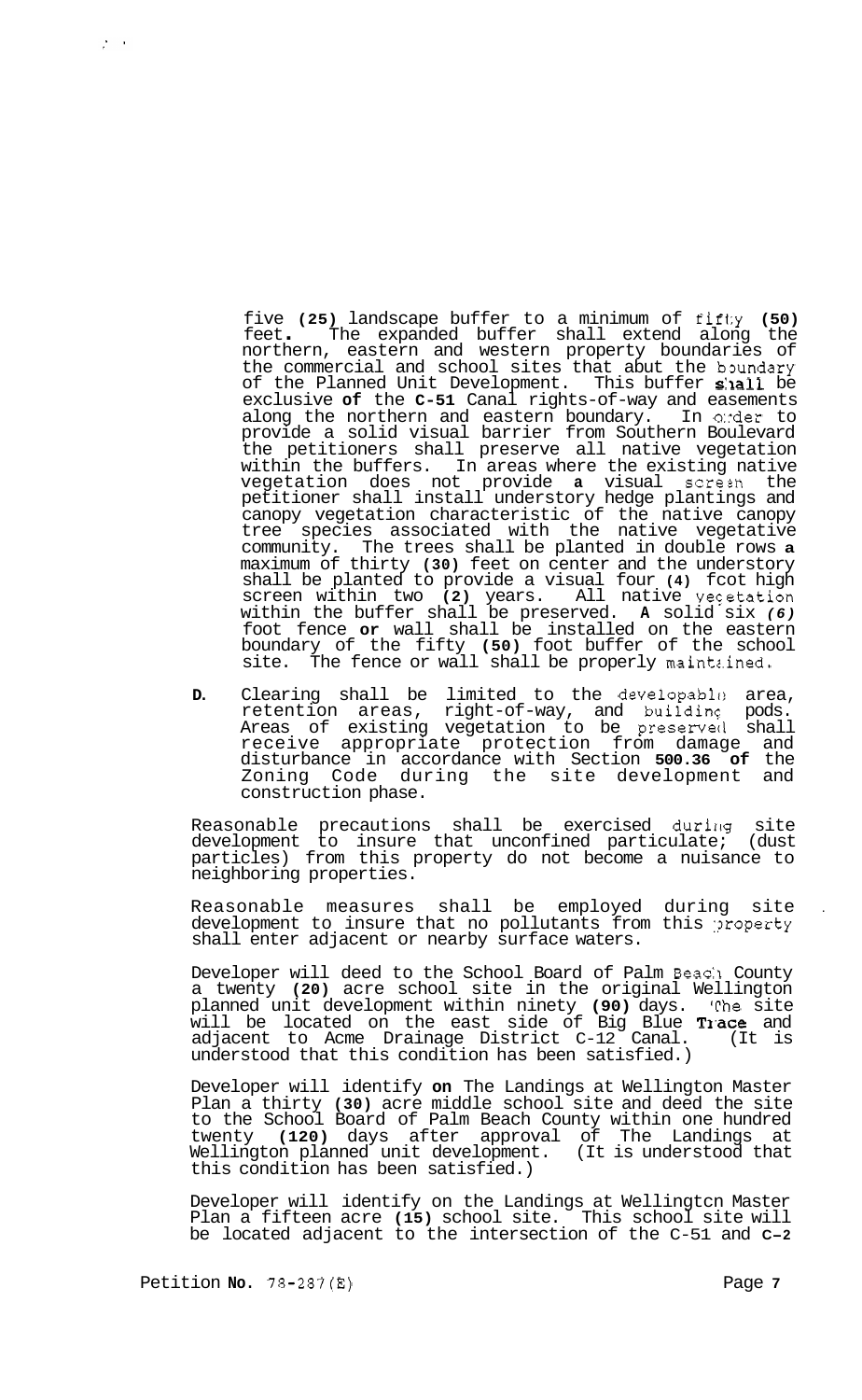canals. This site shall be deeded to the School Board of Palm Beach County within ninety *(90)* days.

- **18.**  There shall be no commercial signage visible from Southern Boulevard indicating existence of the commercial tracts or soliciting patrons for any business tenant.
- **19.**  Developer shall construct a culvert crossing over the C-2 canal to connect the access road for the school site to Osley Road. The developer shall pave Osley Road as a two **(2)** lane section from Greenbriar Boulevard including the appropriate berming and landscape. This shall include a three **(3)** lane section from south of the proposed collector road to the C-51 canal bridge, if Ranchwood remains open at Osley. If Ranchwood is abandoned, a south approach left turn lane on Osley at the proposed east/west collector roa'i would be required with a two (2) lane section to Southern Boulevard. All construction outlined in this condition shall be completed within three (3) years of this project's approval.
- **20.**  The petitioner shall indicate the pedestrian circulation system on the Master Plan to indicate **a** pathway sy:;tem to the proposed school sites and shall be responsible for its construction. This system shall be constructed concurrent with the roadway construction.
- **21.**  All property included in the legal description **cf** this petition shall be subject to a Declaration *of* Restrictions and Covenants acceptable to the County Attorney's Office which shall provide, among other things, for: Formation of a single "master" property owner's association and automatic membership in the **"master"** association by any party holding title to any portion of the property included in the Planned Unit Development.
- **22.**  It is understood that all cited referenced in the fcregoing conditions refer to the date of the Resolution arproving petition **No. 78-287(E).**
- **23.**  Sewer service is available to the property. Therefore, no septic tank shall be permitted on the site.
- **24.**  Water service is available to the property. Therefore, no well shall be permitted on the site to provide potable water.
- **25.**  Prior to any clearing or issuance of a valid building permit for the individual commercial sites and school site, the petitioners shall contact the Zoning Division to arrange a pre-clearing inspection to determine preservation, relocation, and incorporation of vegetation into the design layout.
- **26.**  Failure to comply with any conditions of approval may result in the denial or revocation of a building perm *it;* the issuance of a stop work order; the denial **of** a Ceri:ificate of Occupancy on any building or structure; or the denial or

Petition **No. 78-287(E)** Page *8*